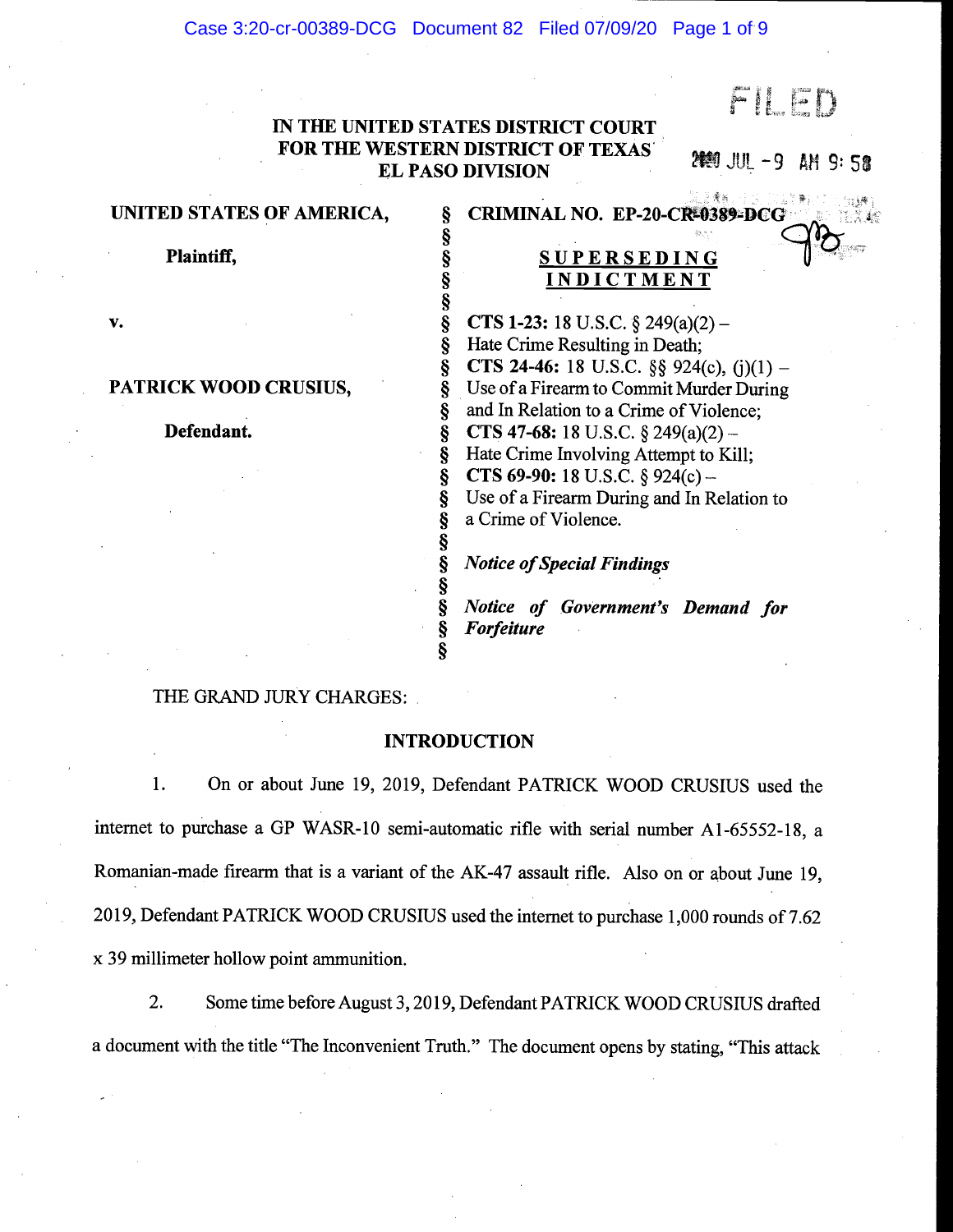#### Case 3:20-cr-00389-DCG Document 82 Filed 07/09/20 Page 2 of 9

is a response to the Hispanic invasion of Texas. They are the instigators, not me. I am simply defending my country from cultural and ethnic replacement brought on by the invasion."

3. On or about August 3, 2019, Defendant PATRICK WOOD CRUSIUS drove a vehicle overnight from Allen, Texas, to the Walmart Supercenter store located at 7101 Gateway West Boulevard in El Paso, Texas. Defendant PATRICK WOOD CRUSIUS traveled with the GP WASR-10 semi-automatic rifle and 7.62 x 39 millimeter hollow point ammunition that he had previously purchased.

4. On or about August 3, 2019, Defendant PATRICK WOOD CRUSIUS uploaded the document he had drafted entitled "The Inconvenient Truth" onto the internet.

5. On or about August 3, 2019, after uploading the document entitled "The Inconvenient Truth" to the internet, Defendant PATRICK WOOD CRUSIUS opened fire and shot multiple individuals in and around the Walmart Supercenter store located at 7101 Gateway West Boulevard in El Paso, Texas. Defendant PATRICK WOOD CRUSIUS used his GP WASR-10 semi-automatic rifle and 7.62 x 39 millimeter hollow point ammunition to conduct the attack, which led to the death of twenty-three individuals and injured many more.

#### COUNTS ONE THROUGH TWENTY-THREE (18 U.S.C. § 249(a)(2) - Hate Crime Resulting in Death)

Paragraphs numbered 1 through 5 previously alleged in this indictment are re-alleged and incorporated as though fully set forth herein.

6. On or about August 3,2019, in the Western District of Texas, Defendant PATRICK WOOD CRUSIUS willfully caused bodily injury to the victims listed below because of the actual and perceived national origin of any person:

| <b>COUNT</b> | <b>VICTIM</b> |
|--------------|---------------|
|              | A.A.          |
|              | J.A.          |

 $\overline{2}$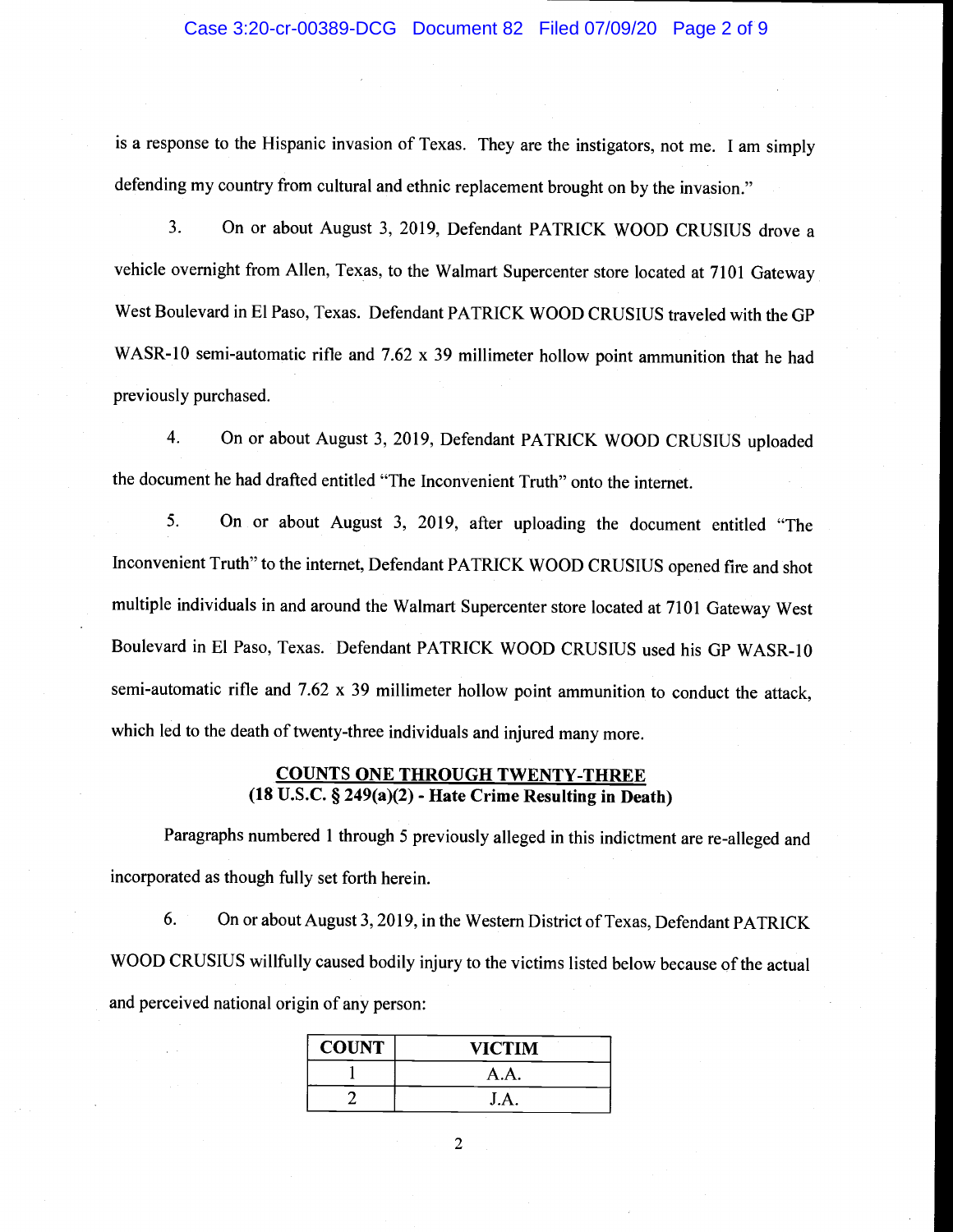#### Case 3:20-cr-00389-DCG Document 82 Filed 07/09/20 Page 3 of 9

| 3              | A.B.       |
|----------------|------------|
| 4              | J.C.G.     |
| 5              | L.C.       |
| 6              | l,<br>A.E. |
| $\overline{7}$ | M.F.       |
| 8              | R.F.       |
| 9              | G.G.S.     |
| 10             | A.C.H.     |
| 11             | A.H.       |
| 12             | D.J.       |
| 13             | L.A.J.     |
| 14             | M.L.R.     |
| 15             | M.L.H.     |
| 16             | I.F.M.     |
| 17             | G.I.M.     |
| 18             | E.M.M.     |
| 19             | M.R.       |
| 20             | S.R.M.     |
| 21             | J.A.R.     |
| 22             | T.S.       |
| 23             | J.V.       |

and, in connection with each of the offenses in Counts One through Twenty-Three, the Defendant employed a firearm that had traveled in interstate and foreign commerce, and the Defendant used a channel, facility, and instrumentality of interstate and foreign commerce, and the Defendant's conduct interfered with commercial and other economic activity in which the victims listed above were engaged at the time of the offense. The offense resulted in the death of the victim.

All in violation of Title 18, United States Code, Section 249(a)(2)(A)(ii)(I).

## COUNTS TWENTY-FOUR THROUGH FORTY-SIX (18 U.S.C. § 924(c), (j)(1) - Use of a Firearm to Commit Murder During and In Relation to a Crime of Violence)

Paragraphs numbered 1 through 5 previously alleged in this indictment are re-alleged and incorporated as though fully set forth herein.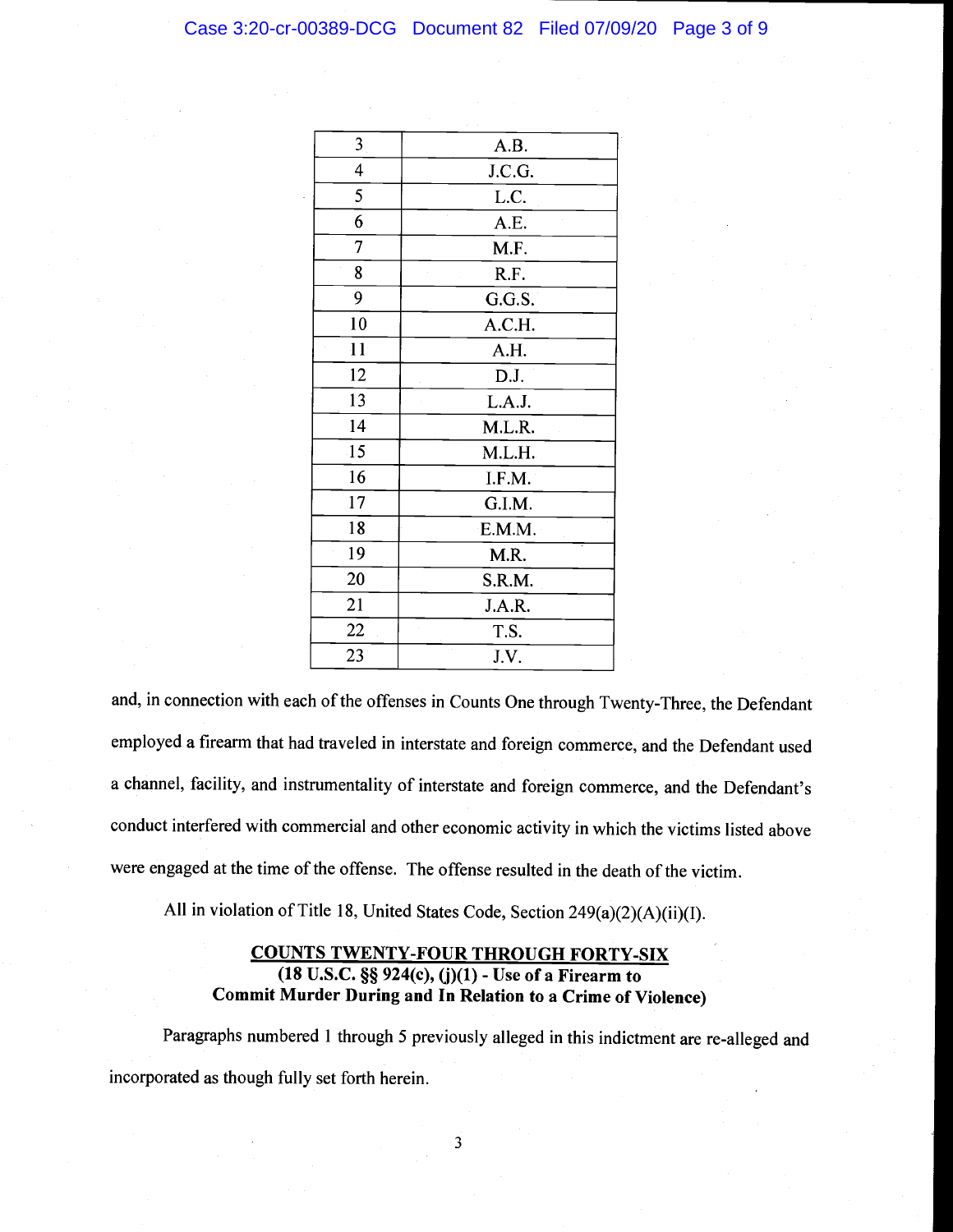#### Case 3:20-cr-00389-DCG Document 82 Filed 07/09/20 Page 4 of 9

7. On or about August 3, 2019, in the Western District of Texas, Defendant PATRICK WOOD CRUSIUS knowingly used, carried, brandished, and discharged a firearm, namely, a GP WASR-10 semi-automatic rifle with serial number A1-65552-18, during and in relation to a crime of violence for which he may be prosecuted in a court of the United States, namely, the offenses charged in Counts One through Twenty-Three; and caused the death of each victim listed below through the use of a firearm in such a manner as to constitute murder as defined by Title 18, United States Code, Section 1111, in that the Defendant, with malice aforethought, unlawfully killed each victim with the firearm.

| <b>COUNT</b> | <b>VICTIM</b> |
|--------------|---------------|
| 24           | A.A.          |
| 25           | J.A.          |
| 26           | A.B.          |
| 27           | J.C.G.        |
| 28           | L.C.          |
| 29           | A.E.          |
| 30           | M.F.          |
| 31           | R.F.          |
| 32           | G.G.S.        |
| 33           | A.C.H.        |
| 34           | A.H.          |
| 35           | D.J.          |
| 36           | L.A.J.        |
| 37           | M.L.R.        |
| 38           | M.L.H.        |
| 39           | I.F.M.        |
| 40           | G.I.M.        |
| 41           | E.M.M.        |
| 42           | M.R.          |
| 43           | S.R.M.        |
| 44           | J.A.R.        |
| 45           | T.S.          |
| 46           | J.V.          |

4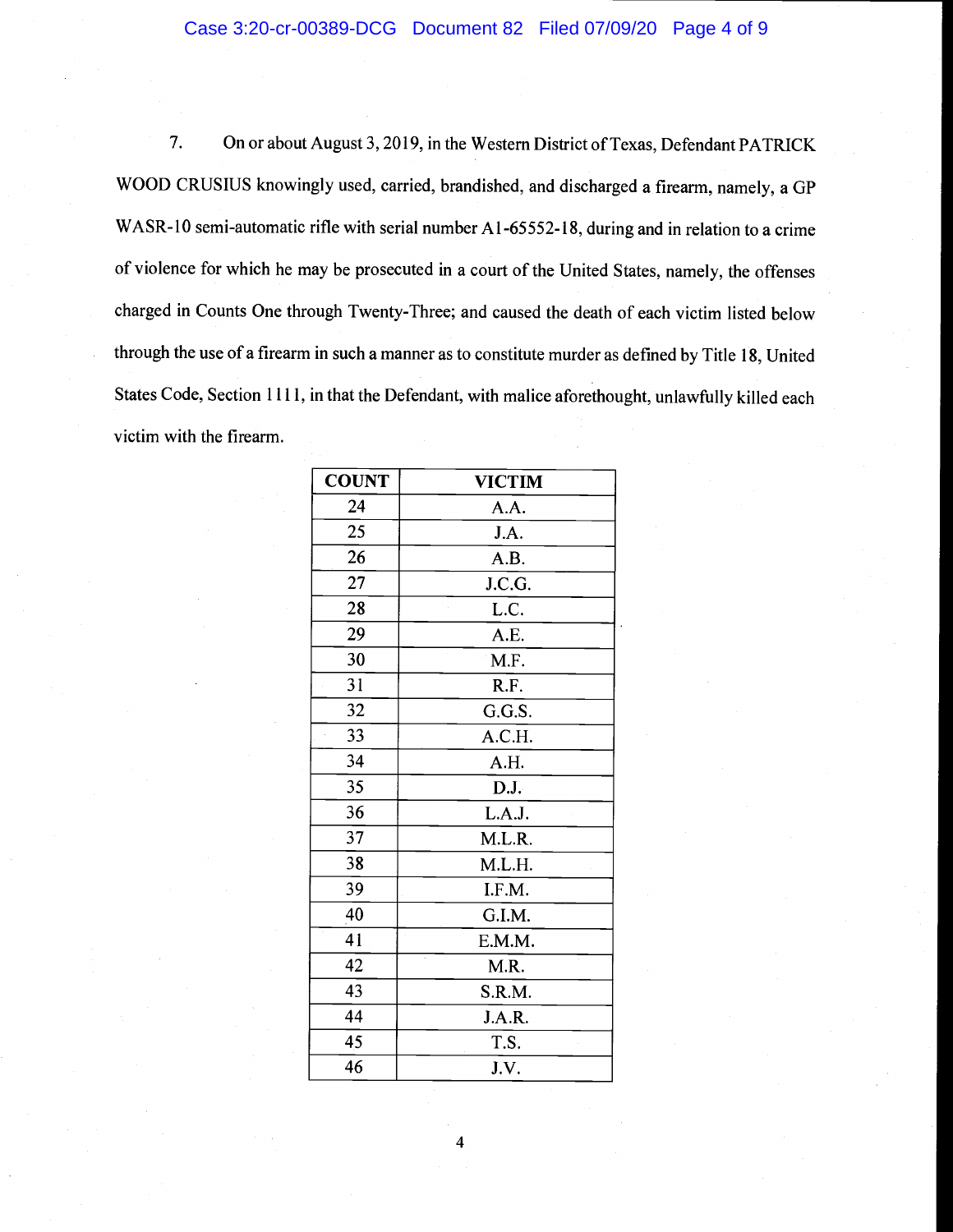All in violation of Title 18, United States Code, Sections 924(c) and 924(j)(1).

## COUNTS FORTY-SEVEN THROUGH SIXTY-EIGHT (18 U.S.C. § 249(a)(2) - Hate Crime Involving Attempt to Kill)

Paragraphs numbered 1 through 5 previously alleged in this indictment are re-alleged and incorporated as though fully set forth herein.

8. On or about August 3, 2019, in the Western District of Texas, Defendant PATRICK WOOD CRUSIUS willfully caused bodily injury to the victims listed below because of the actual and perceived national origin of any person:

| <b>COUNT</b> | <b>VICTIM</b> |
|--------------|---------------|
| 47           | P.G.A.        |
| 48           | M.A.P.        |
| 49           | E.A.          |
| 50           | J.A.A.        |
| 51           | R.B.          |
| 52           | M.A.P.B.      |
| 53           | R.C.          |
| 54           | L.C.          |
| 55           | M.D.A.M.      |
| 56           | E.G.D.A.R.    |
| 57           | A.E.D.L.R.    |
| 58           | J.G.          |
| 59           | M.M.G.G.      |
| 60           | M.E.G.        |
| 61           | E.C.G.        |
| 62           | M.J.          |
| 63           | M.S.L.        |
| 64           | O.R.L.        |
| 65           | O.R.M.        |
| 66           | N.E.M.Z.      |
| 67           | L.M.P.        |
| 68           | R.V.          |

and, in connection with each of the offenses in Counts Forty-Seven through Sixty-Eight, the Defendant employed a firearm that had traveled in interstate and foreign commerce, and the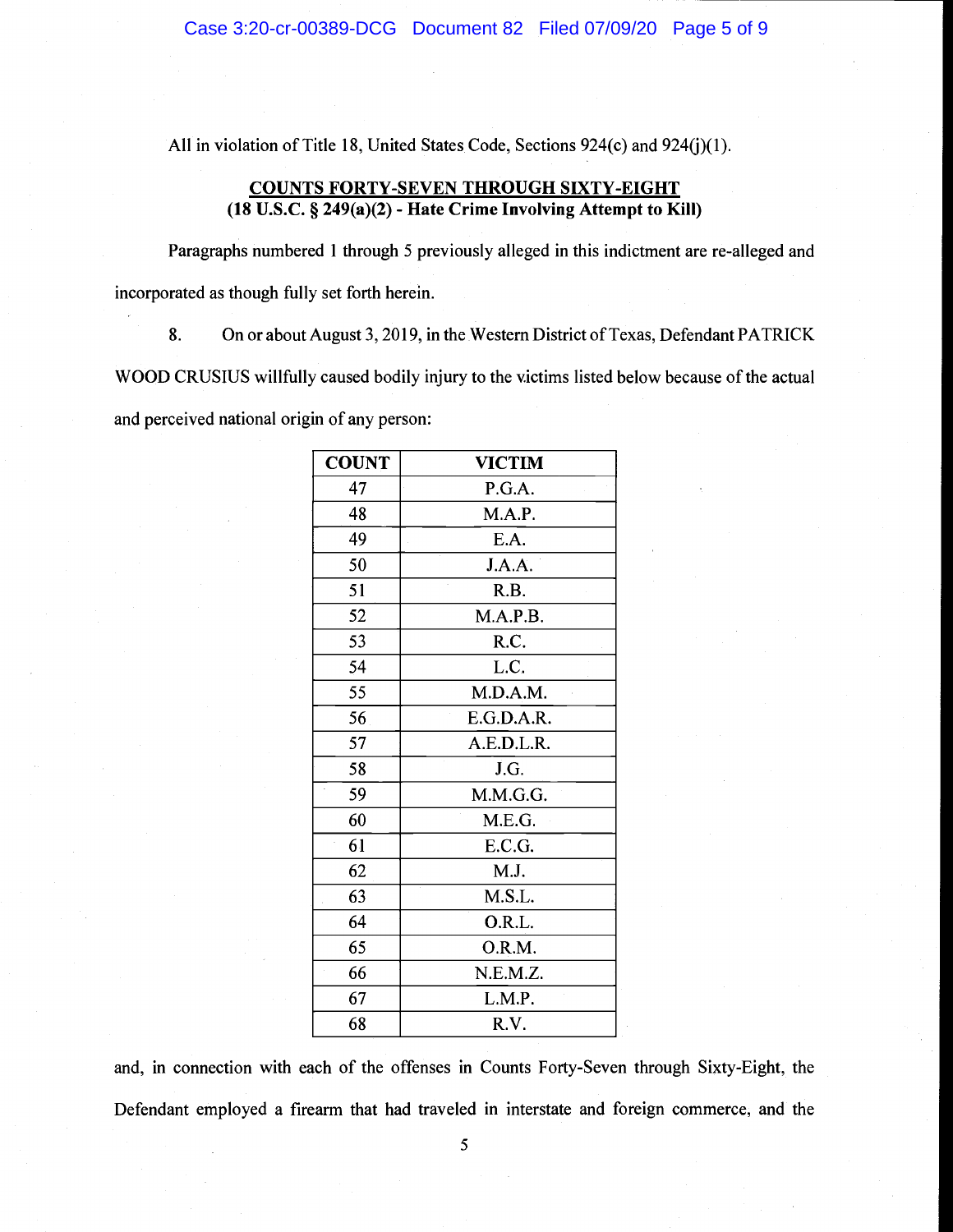Defendant used a channel, facility, and instrumentality of interstate and foreign commerce, and the Defendant's conduct interfered with commercial and other economic activity in which the victims listed above were engaged at the time of the offense. The offense included an attempt to kill.

All in violation of Title 18, United States Code, Section 249(a)(2)(A)(ii)(II).

## COUNTS SIXTY-NINE THROUGH NINETY (18 U.S.C. § 924 $(c)$  - Use of a Firearm During and In Relation to a Crime of Violence)

Paragraphs numbered I through 5 previously alleged in this indictment are re-alleged and incorporated as though fully set forth herein.

9. On or about August 3, 2019, in the Western District of Texas, Defendant PATRICK WOOD CRUSIUS knowingly used, carried, brandished, and discharged a firearm, namely, a GP WASR-10 semi-automatic rifle with serial number A1-65552-18, during and in relation to a crime of violence for which he may be prosecuted in a court of the United States, namely, the offenses charged in Counts Forty-Seven through Sixty-Eight.

| <b>COUNT</b> | <b>VICTIM</b> |
|--------------|---------------|
| 69           | P.G.A.        |
| 70           | M.A.P.        |
| 71           | E.A.          |
| 72           | J.A.A.        |
| $73^{\circ}$ | R.B.          |
| 74           | M.A.P.B.      |
| 75<br>í,     | R.C.          |
| 76           | L.C.          |
| 77           | M.D.A.M.      |
| 78           | E.G.D.A.R.    |
| 79           | A.E.D.L.R.    |
| 80           | J.G.          |
| 81           | M.M.G.G.      |
| 82           | M.E.G.        |
| 83           | E.C.G.        |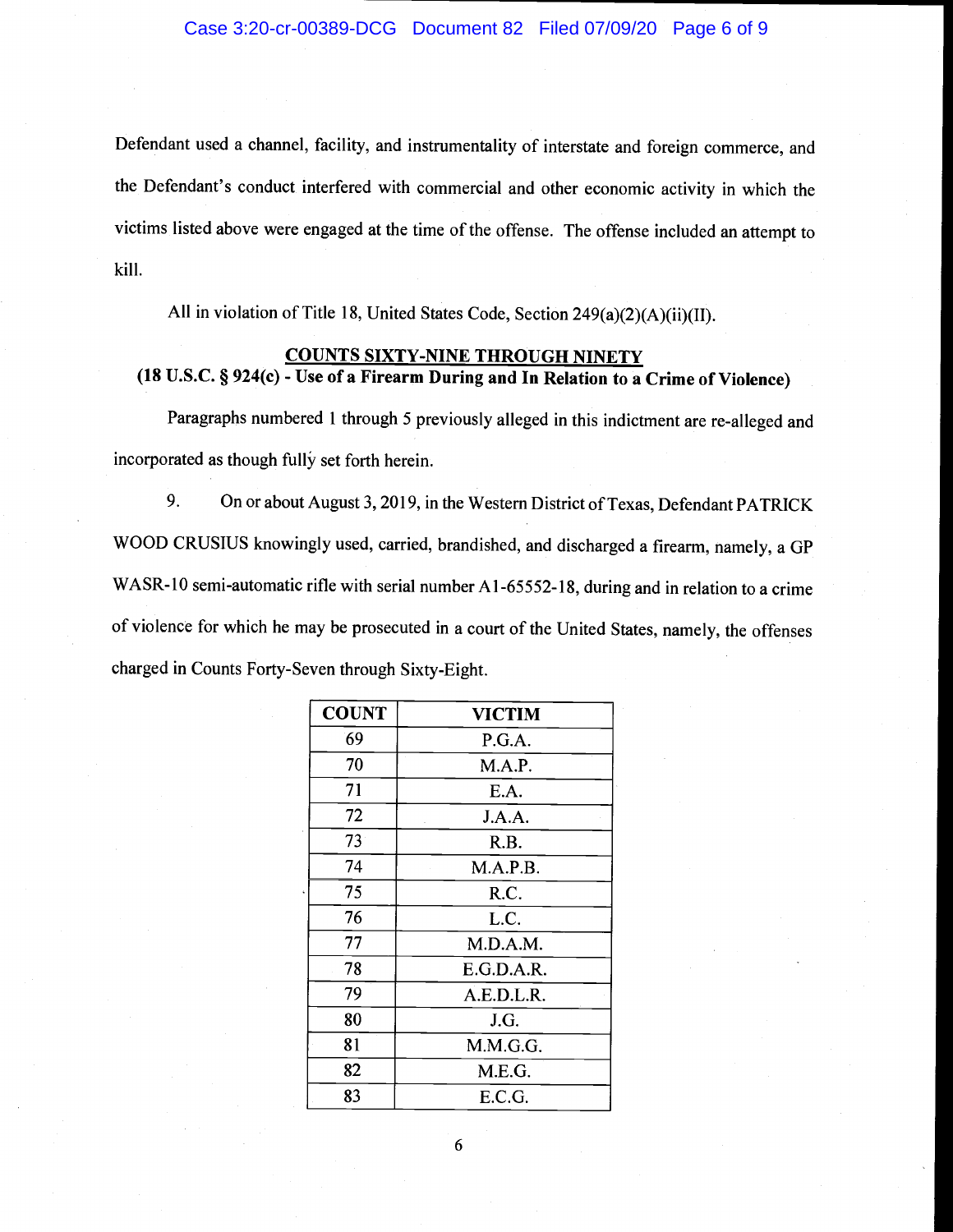| 84 | M.J.     |
|----|----------|
| 85 | M.S.L.   |
| 86 | O.R.L.   |
| 87 | O.R.M.   |
| 88 | N.E.M.Z. |
| 89 | L.M.P.   |
| 90 | R.V.     |

All in violation of Title 18, United States Code, Section 924(c).

## NOTICE OF SPECIAL FINDINGS PURSUANT TO TITLE 18, UNITED STATES CODE. SECTIONS 3591 AND 3592

THE GRAND JURY FINDS:

10. As to Counts Twenty-Four through Forty-Six, Defendant PATRICK WOOD CRUSIUS,

- i. was 18 years of age or older at the time of the offense;
- ii. intentionally killed the victim (18 U.S.C.  $\S$  3591(a)(2)(A));
- iii. intentionally inflicted serious bodily injury that resulted in the death of the victim (18 U.S.C. § 3591(a)(2)(B));
- iv. intentionally participated in an act, contemplating that the life of a person would be taken and intending that lethal force would be used in connection with a person, other than one of the participants in the offense, and the victim died as a result of the act (18 U.S.C.  $\S 3591(a)(2)(C)$ );
- v. intentionally and specifically engaged in an act of violence, knowing that the act created grave risk of death to a person, other than one of the participants in the offense, such that participation in the act constituted a reckless disregard for human life, and the victim died as a result of the act (18 U.S.C.  $§$  3591(a)(2)(D));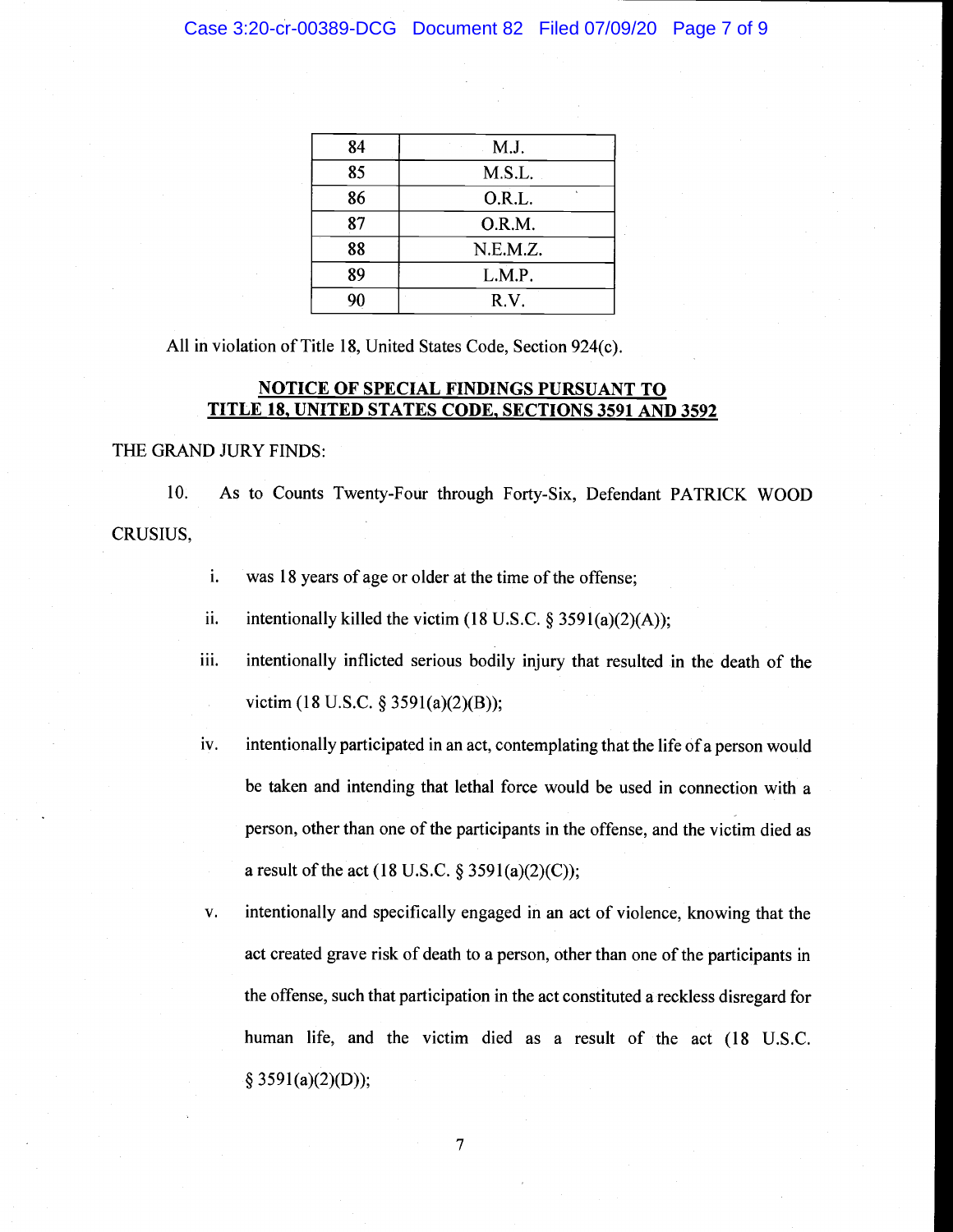#### Case 3:20-cr-00389-DCG Document 82 Filed 07/09/20 Page 8 of 9

11. As to Counts Twenty-Four through Forty-Six, Defendant PATRICK WOOD CRUSIUS knowingly created a grave risk of death to one or more persons in addition to the victim of the offense (18 U.S.C. § 3592(c)(5));

12. As to Counts Twenty-Four through Forty-Six, Defendant PATRICK WOOD CRUSIUS committed the offense after substantial planning and premeditation to cause the death of a person (18 U.S.C. § 3592(c)(9));

13. As to Counts Twenty-Four through Forty-Six, Defendant PATRICK WOOD CRUSIUS intentionally killed and attempted to kill more than one person in a single criminal episode (18 U.S.C. § 3592(c)(16));

14. As to Counts Twenty-Nine (A.E.), Thirty (M.F.), Thirty-One (R.F.), Thirty-Three (A.C.H.), Thirty-Four (A.H.), Thirty-Six (L.A.J.), Forty-Three (S.R.M.), Forty-Five (T.S.), and Forty-Six (J.V.), the victim was particularly vulnerable due to old age and infirmity (18 U.S.C.  $\S$  $3592(c)(11)$ ; and

15. As to Count Forty-Four (J.A.R.), the victim was particularly vulnerable due to youth (18 U.S.C. § 3592(c)(11)).

#### NOTICE OF GOVERNMENT'S DEMAND FOR FORFEITURE

16. The grand jury re-alleges and incorporates by reference all allegations contained in Counts Twenty-Four through Forty-Six, and Counts Sixty-Nine through Ninety of this indictment for the purpose of alleging criminal forfeiture pursuant to Title 18, United States Code, Section 924(d); and Title 28, United States Code, Section 2461(c). As part of the commission of the violations of Title 18, United States Code, Sections 924(c) and 924(j)(1), charged in Counts Twenty-Four through Forty-Six, and Counts Sixty-Nine through Ninety of this indictment, the following firearms and ammunition, which were involved and used in the knowing commission of

8